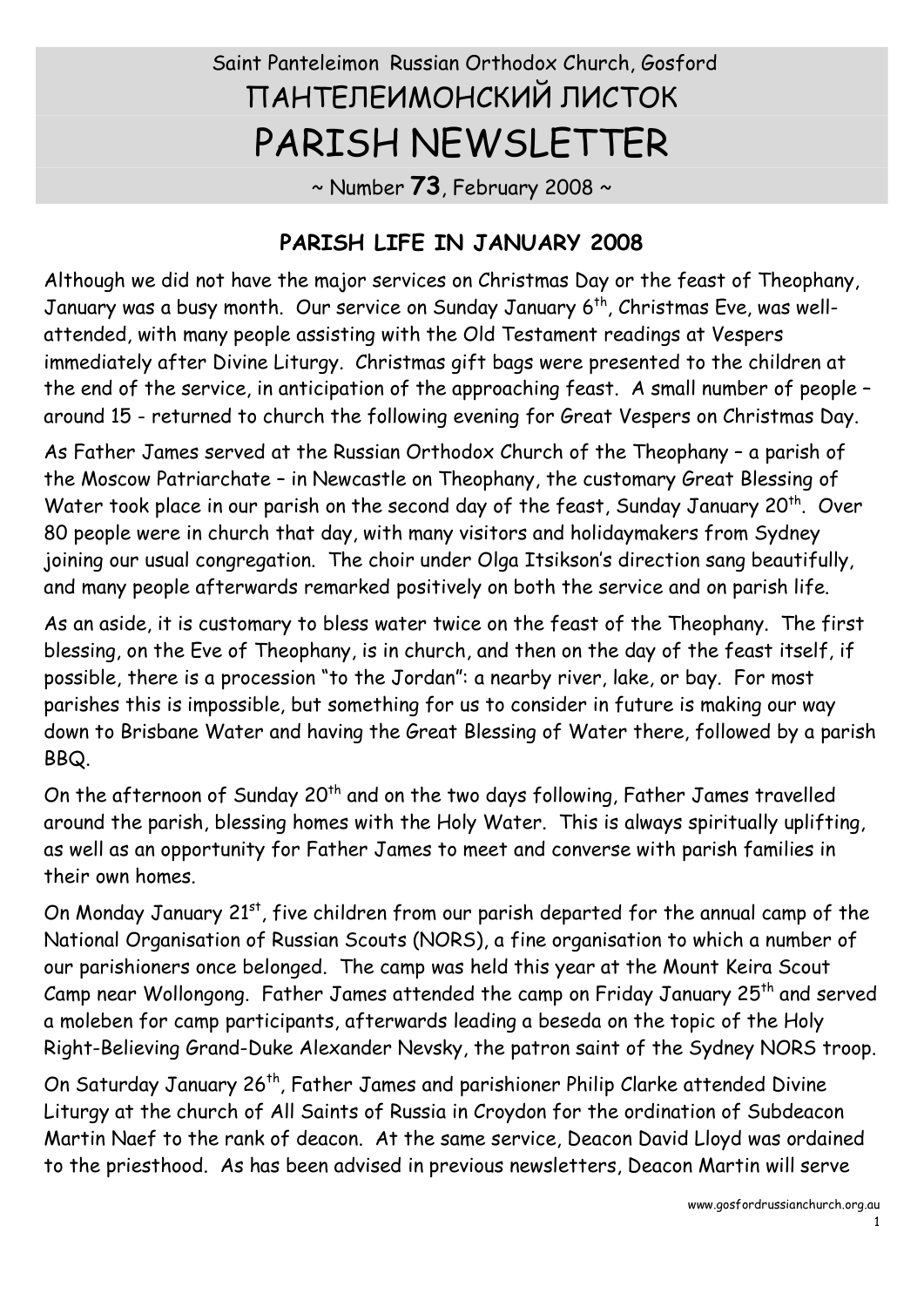our parish here in Gosford. At a festive lunch after the service, Father James presented the newly-ordained Father Martin with an icon of Saint Panteleimon on behalf of our parish.

On Sunday January 27th Father James and the Wallsend congregation once again joined with the Theophany parish in Newcastle on the occasion of Archbishop Hilarion's visit there.<br>Other clergy serving were Father Alexander Filchakov, the parish rector; Protodeacon Alexander Kotlaroff from Strathfield; and Father Milic Rakic, the Serbian Orthodox priest for Newcastle and the Central Coast.

Parish Council did not meet during January. Father James and Sophia Kfoury worked on the preparation of the financial records for our forthcoming Annual General Meeting. A number of administrative projects remain underway. The Parish Council will meet for the first time in 2008 on Tuesday February 19<sup>th</sup>.

Parishioners are asked to give thought to possible developments in parish life this year, particularly educational activities such as discussion and study groups for adults and religious instruction for our children, and to share their ideas with Father James and other members of the Parish Council.

## **PARISH LIFE: NEW FACES**

Some new faces in church on January 20<sup>th</sup> were Margaret Valenta and her children Damian and Samantha, from Lisarow, all of whom will be regularly attending our services. Damian helped the younger boys in the altar that day, and will continue to do so. We welcome Margaret and her children into the life of our parish.

Joining us regularly as of Sunday February 3<sup>rd</sup> will be our new deacon, Father Martin Naef, his wife Tatiana, and their children Xenia, Alexander and Sebastian. The Naef family are not new faces, having visited us before, but are a welcome regular addition. We pray that the Lord will bless Father Martin and his family as they serve here.

## **PARISH LIFE: FUNDRAISING AND CHARITABLE WORK**

Although a final total amount is not yet available, our Nativity Fast collection for the Russian Children's Fund was a successful one, raising a generous amount to assist large needy families in Russia. The total collected will be published in the next newsletter. God willing, Katya Rubbo will pass on our contribution to the fund when she visits Russia later this year.

Our  $5<sup>th</sup>$  Annual Fishing Competition is now almost upon us. Information about the fishing competition, an important fundraising event for our parish, has been given in previous newsletters and is available in church and on our website. All parishioners and friends are encouraged to support this event. A portion of the funds raised will go to a charitable cause, either Gosford Hospital or Volunteer Maritime Rescue.

Katya Lugovoy is planning a fundraising concert to be held at the Russian Club in Strathfield later this year. Assistance will be required for organisation on the day; those able to help should talk to either Katya or Olga Petroff.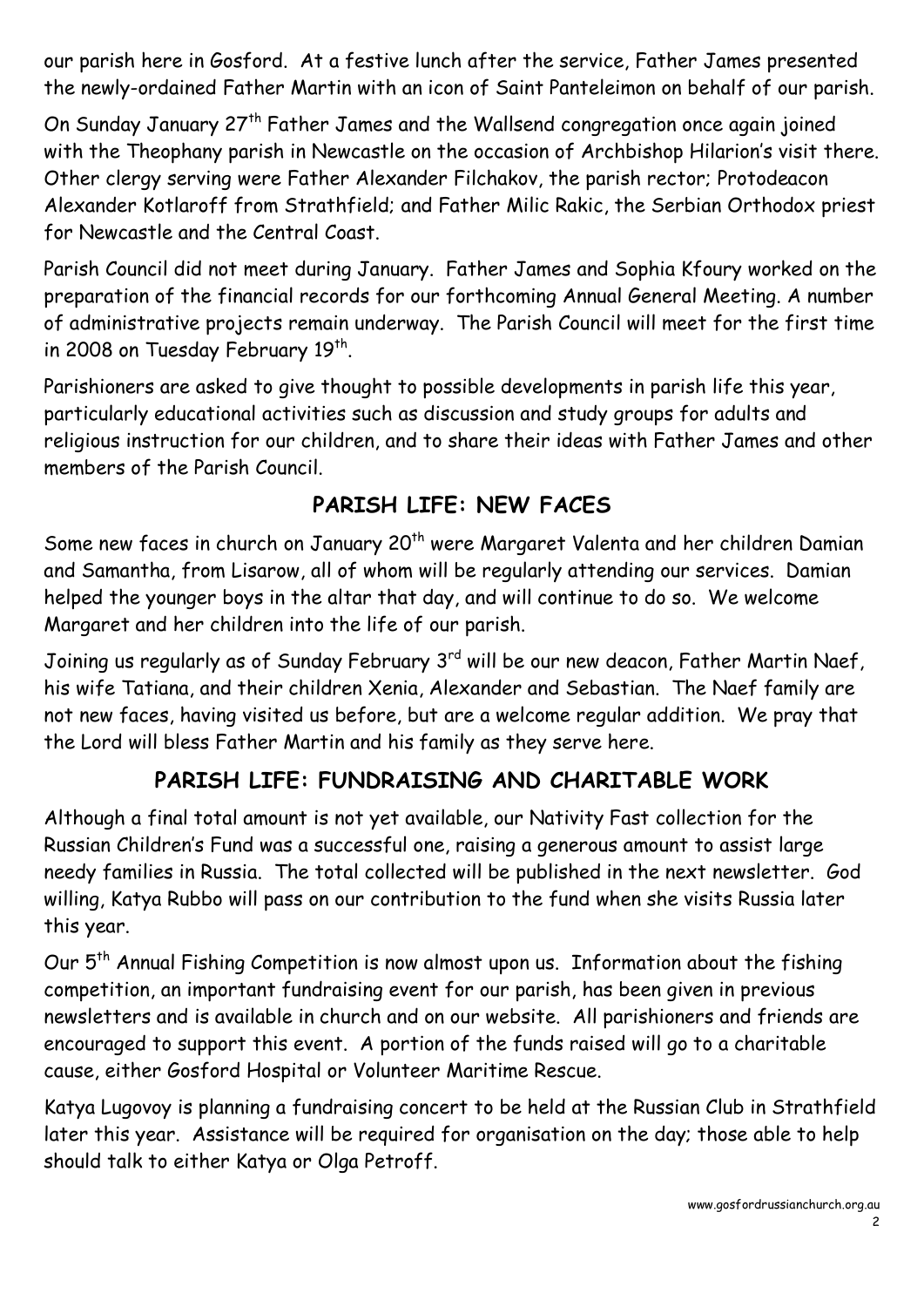Although we have only a little over \$40000 remaining on our mortgage, fundraising activities such as the fishing competition and the planned concert remain of ongoing importance. By reducing what we owe on the mortgage so quickly we have saved a great deal on interest payments, and will thereby strengthen the longer term financial position of our small parish.

#### **PARISH LIFE: DIVINE SERVICES**

A schedule of services covering the autumn months (March, April and May) has been prepared, and will be available in church from Sunday February 17<sup>th</sup>. This schedule sets out the services for Great Lent, Holy Week, and Easter. As in previous years we will have services on most Wednesday and Sunday evenings during Great Lent, as well as regular services on four weekends.

Some key services to note are Forgiveness Vespers at 5.00pm on Sunday March 9<sup>th</sup>, Compline with the Great Canon on the first four nights of Great Lent, and the service of General Anointing at 6.00pm on Monday April 21<sup>st</sup>. Archbishop Hilarion will be present for this latter service. Those wishing to be anointed at this service should take care to confess

at some stage during Great Lent.<br>Although the Sunday of the Veneration of the Cross, Sunday March 30<sup>th</sup>, is the fifth Sunday in that month, the service that day will be a regular service rather than an Englishonly service. Our English-only services will not recommence until August this year, the fifth Sunday in June being the feast of All Saints of Russia, the patronal feast of the Croydon parish.

Many have asked Father James whether or not there will be a midnight Easter service in Gosford this year. At the beginning of 2006 he decided that the midnight service would be held in the parish whose "regular" Sunday it was. This was considered necessary as by alternating from year to year, it was possible for one parish to have services three Sundays in a row – Palm Sunday, Easter, and Thomas Sunday – while the other had none at all, and this at the most important time of the church year. On the assumption that one parish would have to miss out for the foreseeable future, the schedule was as follows:

| Year | Date of Easter | Sunday | Parish in which there will be a midnight service |
|------|----------------|--------|--------------------------------------------------|
| 2006 | $23-Apr$       | 4th    | Newcastle                                        |
| 2007 | 8-Apr          | 2nd    | Newcastle                                        |
| 2008 | 27-Apr         | 4th    | Newcastle                                        |
| 2009 | $19-Apr$       | 3rd    | Gosford                                          |
| 2010 | 4-Apr          | 1st    | Gosford                                          |
| 2011 | 24-Apr         | 4th    | Newcastle                                        |
| 2012 | $15-Apr$       | 3rd    | Gosford                                          |
| 2013 | 5-May          | 1st    | Gosford                                          |
| 2014 | 20-Apr         | 3rd    | Gosford                                          |
| 2015 | $12-Apr$       | 2nd    | Newcastle                                        |

It can be seen that each parish has 5 Midnight Easter services over a 10-year period. It is possible, of course, that circumstances may change such that all the Easter services are conducted in both parishes.